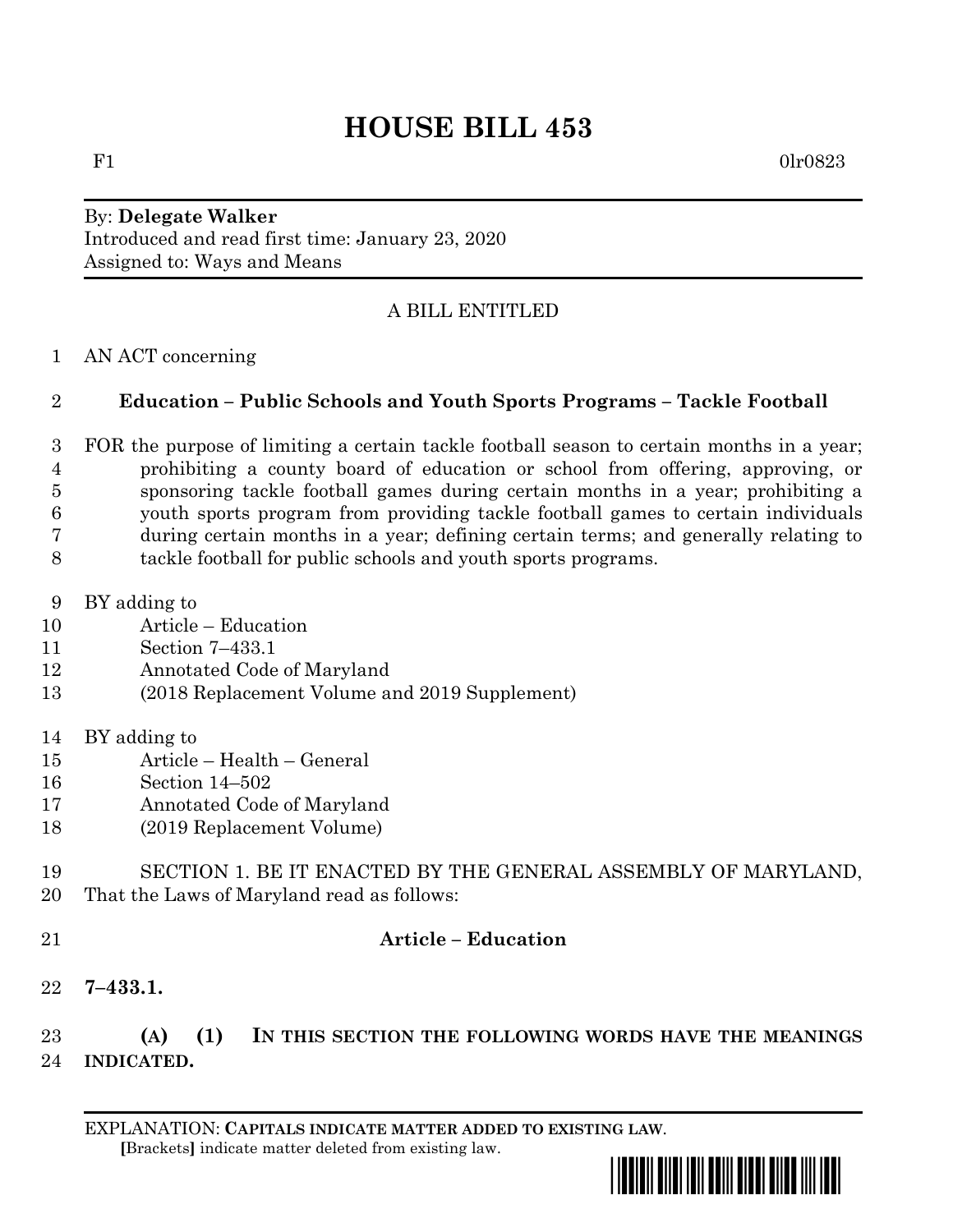**(2) "TACKLE FOOTBALL GAME" MEANS A TACKLE FOOTBALL GAME THAT IS PLAYED BY A STUDENT IN SEVENTH GRADE OR BELOW DURING:**

 **(I) A COACH–SUPERVISED, SCHOOL–APPROVED, SPORTS– OR CONDITIONING–RELATED ACTIVITY;**

**(II) AN INTRAMURAL ATHLETIC ACTIVITY;**

- **(III) AN INTERSCHOLASTIC ATHLETIC ACTIVITY; OR**
- **(IV) A PHYSICAL EDUCATION PROGRAM.**

 **(3) "TACKLE FOOTBALL SEASON" MEANS THE TIME PERIOD EACH YEAR IN WHICH TACKLE FOOTBALL GAMES MAY BE PLAYED BY A STUDENT OR MADE AVAILABLE FOR STUDENTS BY A SCHOOL OR COUNTY BOARD, INCLUDING PRESEASON PRACTICES, REGULAR SEASON PRACTICES, TOURNAMENTS, AND PLAYOFF GAMES.**

 **(B) EACH ANNUAL TACKLE FOOTBALL SEASON SHALL BE LIMITED TO THE MONTHS OF AUGUST THROUGH DECEMBER.**

 **(C) A COUNTY BOARD OR SCHOOL MAY NOT OFFER, APPROVE, OR SPONSOR TACKLE FOOTBALL GAMES FOR STUDENTS DURING THE MONTHS OF JANUARY THROUGH JULY.**

**Article – Health – General**

**14–502.**

 **(A) (1) IN THIS SECTION THE FOLLOWING WORDS HAVE THE MEANINGS INDICATED.**

 **(2) "TACKLE FOOTBALL GAME" MEANS A TACKLE FOOTBALL GAME THAT IS PLAYED BY A YOUTH ATHLETE IN A YOUTH SPORTS PROGRAM.**

 **(3) "TACKLE FOOTBALL SEASON" MEANS THE TIME PERIOD EACH YEAR IN WHICH TACKLE FOOTBALL GAMES MAY BE PLAYED BY A YOUTH ATHLETE OR MADE AVAILABLE FOR YOUTH ATHLETES BY A YOUTH SPORTS PROGRAM, INCLUDING PRESEASON PRACTICES, REGULAR SEASON PRACTICES, TOURNAMENTS, AND PLAYOFF GAMES.**

- 
- **(4) "YOUTH ATHLETE" MEANS AN INDIVIDUAL WHO PARTICIPATES IN**